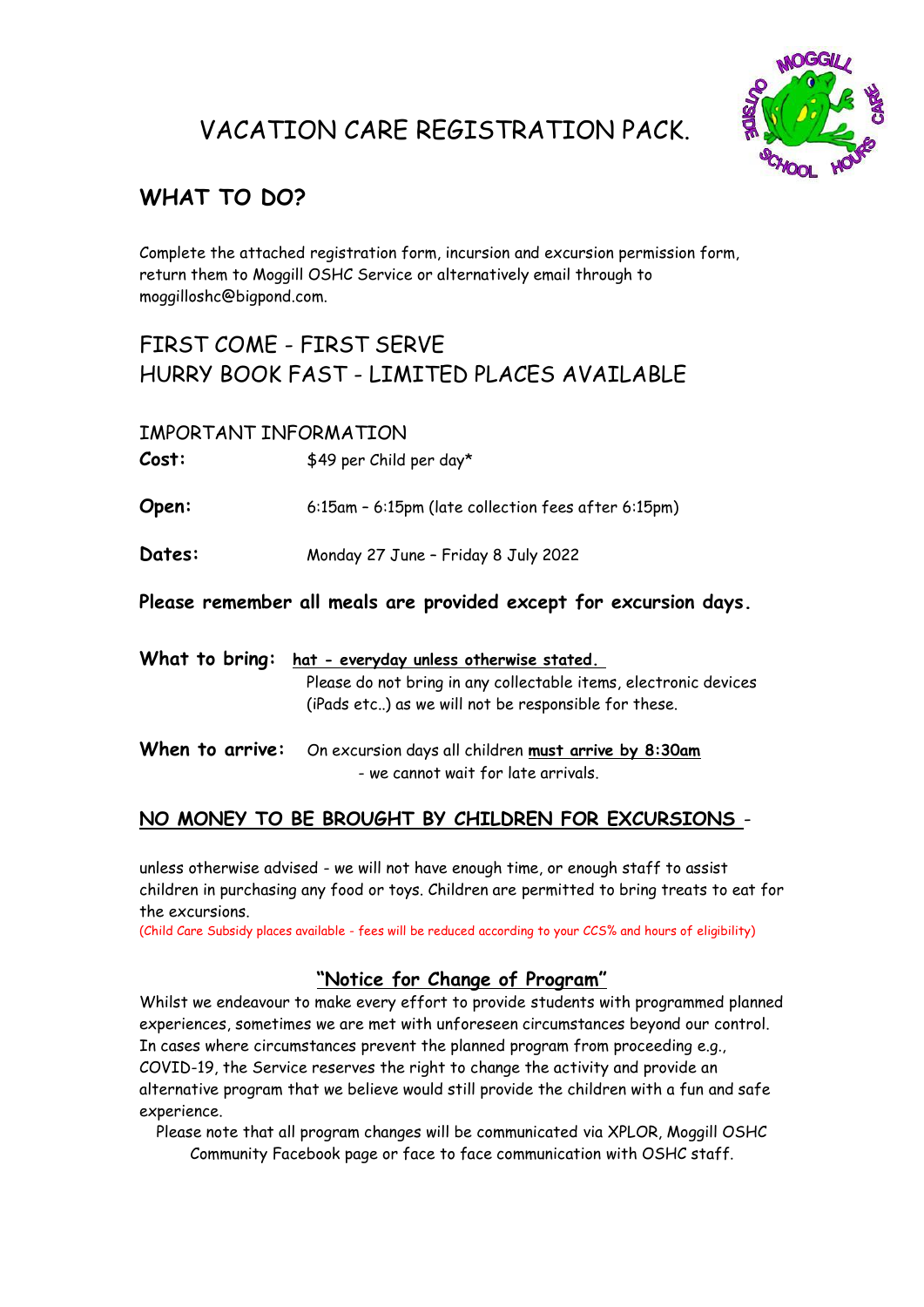# **Moggill OSHC Vacation Care**

Monday 27 June – Friday 8 July 2022 3417 Moggill Road, MOGGILL 4070 Ph: 07 3202 55 99 Email: moggilloshc@bigpond.com



| <b>SURNAME:</b>                                                                              |                                                                                                                |                                                                                                                |  |  |  |
|----------------------------------------------------------------------------------------------|----------------------------------------------------------------------------------------------------------------|----------------------------------------------------------------------------------------------------------------|--|--|--|
| Child:                                                                                       |                                                                                                                | $\frac{1}{\sqrt{2}}$ 2/ 3/                                                                                     |  |  |  |
|                                                                                              |                                                                                                                | Date of Birth 1/ 2/ 2/ 3/                                                                                      |  |  |  |
|                                                                                              | Enrolling Parent/ Guardian: ___________________________                                                        |                                                                                                                |  |  |  |
|                                                                                              |                                                                                                                |                                                                                                                |  |  |  |
|                                                                                              |                                                                                                                |                                                                                                                |  |  |  |
|                                                                                              |                                                                                                                |                                                                                                                |  |  |  |
|                                                                                              |                                                                                                                | EMERGENCY CONTACTS (note, these people must be able to be contacted when your child is here)                   |  |  |  |
|                                                                                              | 1. <u>_______________________________</u>                                                                      | 2.                                                                                                             |  |  |  |
|                                                                                              |                                                                                                                |                                                                                                                |  |  |  |
|                                                                                              | Work Phone: National Marian Maria Maria Maria Maria Maria Maria Maria Maria Maria Maria Maria Maria Maria Mari |                                                                                                                |  |  |  |
|                                                                                              |                                                                                                                | Mobile Phone: ___________________                                                                              |  |  |  |
| <b>PARENT AGREEMENT</b>                                                                      |                                                                                                                |                                                                                                                |  |  |  |
|                                                                                              |                                                                                                                | Parents when booking your child into Moggill Outside School Hours Care please ensure you understand the        |  |  |  |
|                                                                                              |                                                                                                                | following requirements. By signing this you have agreed on our terms and conditions for ensuring your child is |  |  |  |
|                                                                                              | following the practices and procedures as set out in our Family Handbook.                                      |                                                                                                                |  |  |  |
|                                                                                              | My child must wear appropriate sun smart clothing sleeved and appropriate length.                              |                                                                                                                |  |  |  |
|                                                                                              | and accept the Policies and Procedures of the Centre.                                                          |                                                                                                                |  |  |  |
|                                                                                              | My child must wear enclosed shoes at all times, NO thongs or footwear that may lead to                         |                                                                                                                |  |  |  |
| accidents in the playground or insect bites.                                                 |                                                                                                                |                                                                                                                |  |  |  |
| I understand I have until Friday 24 June 2022 to make/confirm my bookings. Any cancellations |                                                                                                                |                                                                                                                |  |  |  |

made after this date will incur a charge of absence. Bookings made during the holidays are not guaranteed

and may be subject to availability.

I agree to the above terms and conditions above:

Parent / Guardian Signature: Date: Date: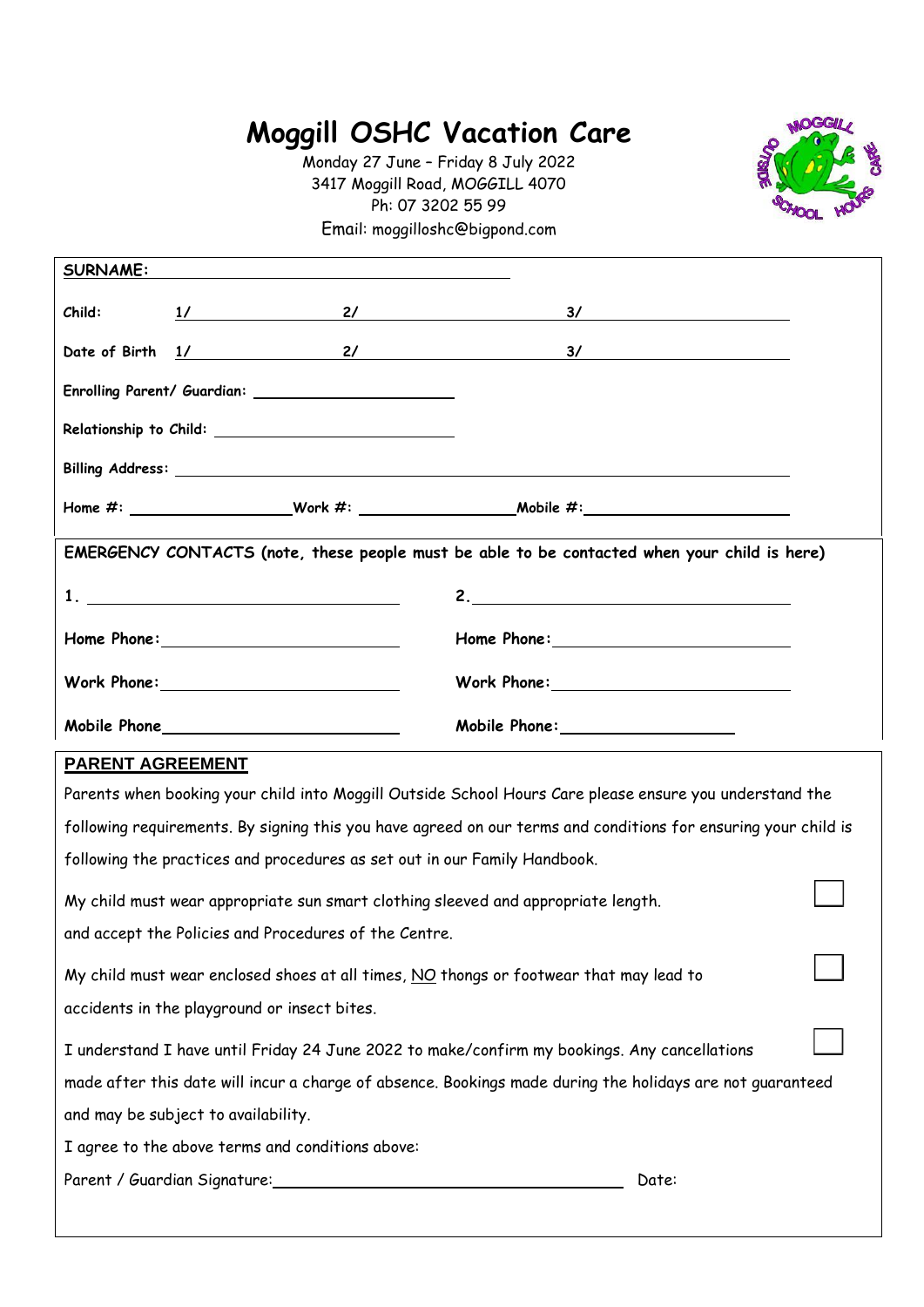## BOOKING SHEET

(Please indicate bookings by completing the appropriate box)

 $\overline{\phantom{a}}$  , which is a set of the set of the set of the set of the set of the set of the set of the set of the set of the set of the set of the set of the set of the set of the set of the set of the set of the set of th

Child/ren's Name: \_\_\_\_\_\_\_\_\_\_\_\_\_\_\_\_\_\_\_\_\_

| Time   | <b>MON</b><br>27/6 | <b>TUES</b><br>28/6 | WED<br>29/6 | <b>THURS</b><br>30/6 | <b>FRI</b><br>1/7 |
|--------|--------------------|---------------------|-------------|----------------------|-------------------|
| Arrive |                    |                     |             |                      |                   |
| Depart |                    |                     |             |                      |                   |

| Time   | <b>MON</b> | <b>TUES</b> | WED | <b>THURS</b> | <b>FRI</b> |
|--------|------------|-------------|-----|--------------|------------|
|        | 4/7        | 5/7         | 6/7 | 7/7          | 8/7        |
|        |            |             |     |              |            |
| Arrive |            |             |     |              |            |
|        |            |             |     |              |            |
|        |            |             |     |              |            |
|        |            |             |     |              |            |
| Depart |            |             |     |              |            |
|        |            |             |     |              |            |
|        |            |             |     |              |            |
|        |            |             |     |              |            |